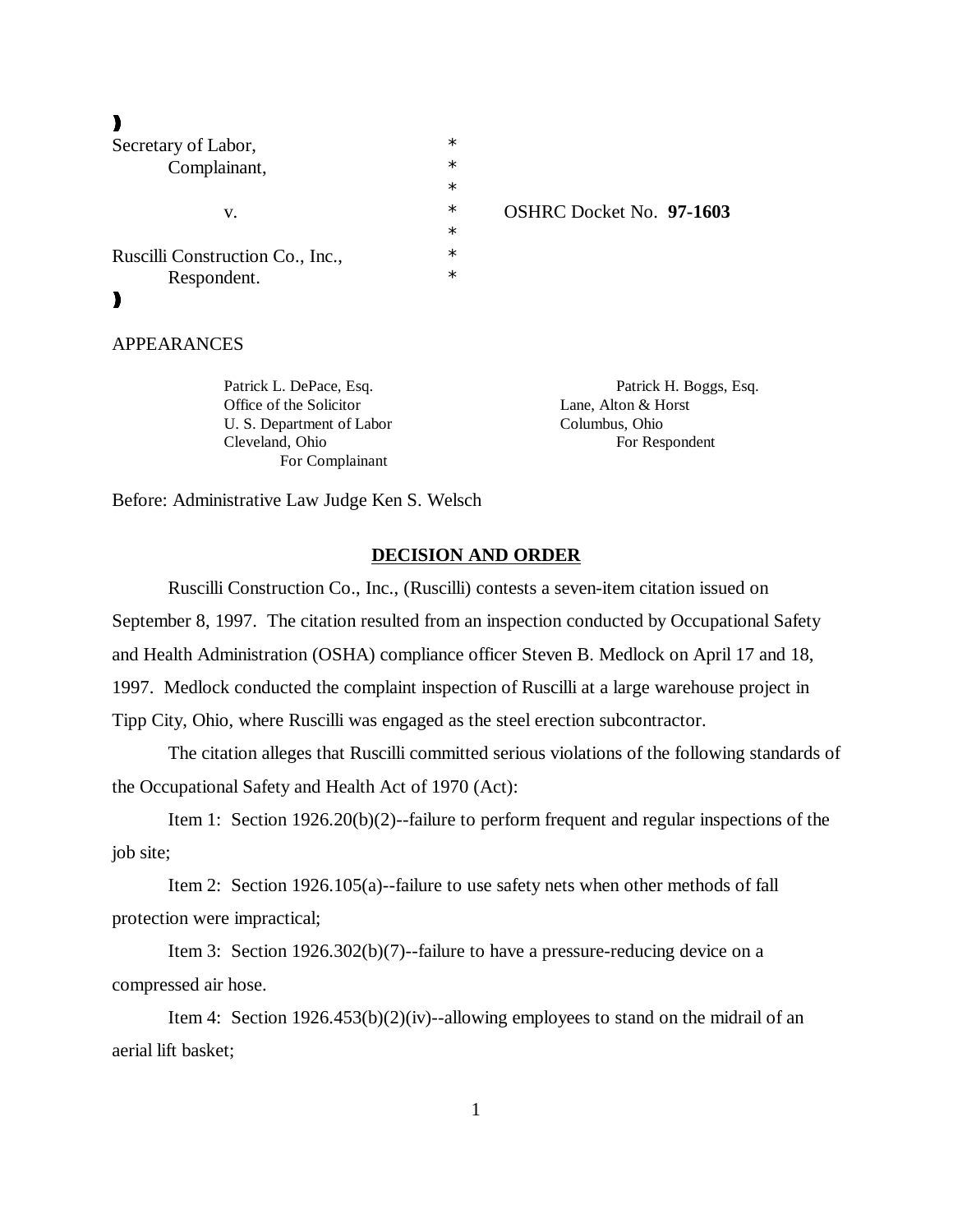Item 5: Section  $1926.453(b)(2)(v)$ --failure to ensure that employees attached their lanyards to the inside of the basket of an aerial lift;

Item 6: Section  $1926.104(b)$ <sup>1</sup>--failure to provide adequate anchorage for personal fall arrest systems; and

Item 7: Section 1926.104 $(d)^2$ -failure to rig the fall arrest system so that employees could not fall more than 6 feet.

Ruscilli stipulated jurisdiction and coverage. A hearing was held on May 12 and 13, 1998. The parties have filed post-hearing briefs. For several of the alleged violations, Ruscilli argues that the cited standards do not apply. Ruscilli also asserts the affirmative defenses of unpreventable employee misconduct, infeasibility, and greater hazard.

For the following reasons Items 1, 3 and 4 are affirmed and Items 2, 5, 6 and 7 are vacated.

### Background

Meijer Construction Management hired Steelox Systems, general contractor, to oversee the construction of a 530,000 square foot warehouse distribution center in Tipp City, Ohio. Construction on the project began in March, 1997, and was completed in February, 1998. The center included a single-tiered steel structure which was 1,300 feet long and 700 feet wide, with a 32-foot high wall and a 40-foot high ridge (Tr. 67-68, 85-86, 89-90, 121).

Tim Layfield was Steelox's steel erection supervisor. He was the only Steelox employee on the site. Layfield reported to Jim Ohanesian of Meijer. Steelox hired Ruscilli as a subcontractor to perform the steel erection on the project. Layfield had no supervisory authority over Ruscilli's steel erection employees (Tr. 68-69).

Norman Harris was the steel crew foreman for Ruscilli (Tr. 119). Harris supervised two other Ruscilli foremen, Bob Solomon and Bob Sweetman, who headed separate work crews. All

<sup>&</sup>lt;sup>1</sup> The Secretary originally cited Item 6 as a violation of § 1926.502(d)(5). The court granted the Secretary's motion to amend the cited standard to § 1926.l04(b).

<sup>&</sup>lt;sup>2</sup> The Secretary originally cited Item 7 as a violation of § 1926.502(d)(16)(iii). The court granted the Secretary's motion to amend the cited standard to § 1926.104(d).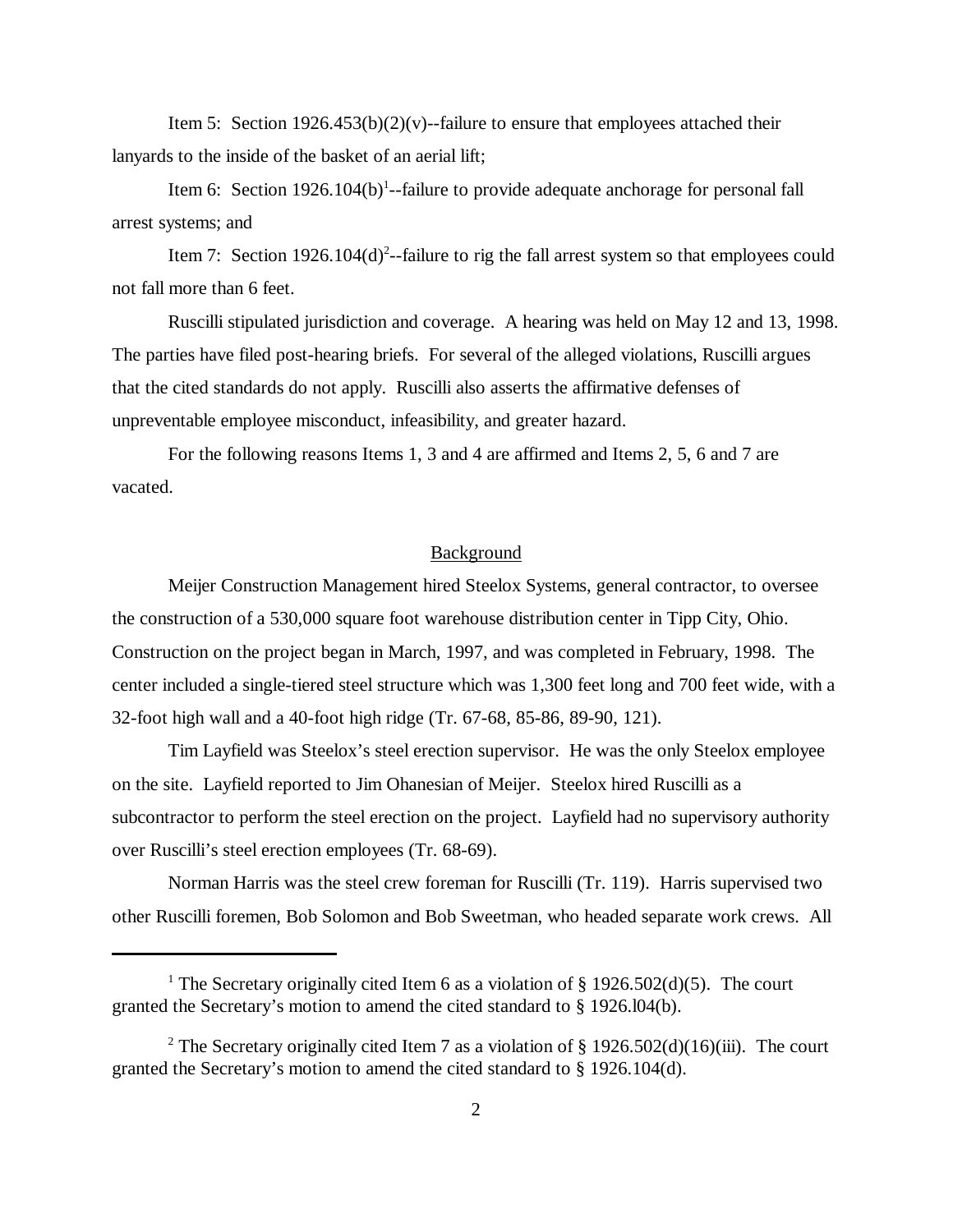three foremen had the authority to direct how the work was performed and to reprimand employees (Tr. 168, 174-175).

Ruscilli supplemented its own workforce on the project with employees hired from Tradesmen International. Approximately 25 of the steel erection employees on the site were employed directly by Ruscilli, and another 8 to 12 employees came from Tradesmen International (Tr. 122, 214-215).

On April 17 and 18, 1997, OSHA compliance officer Medlock conducted a complaint inspection of the Meijer project (Tr. 254-255). Medlock made a walk-around inspection and interviewed employees. As a result of Medlock's observations and interviews, the Secretary issued the citation in this proceeding.

#### The Citation

The Secretary has the burden of proving her case by a preponderance of the evidence.

In order to establish a violation of an occupational safety or health standard, the Secretary has the burden of proving: (a) the applicability of the cited standard, (b) the employer's noncompliance with the standard's terms, (c) employee access to the violative conditions, and (d) the employer's actual or constructive knowledge of the violation (*i.e.*, the employer either knew or, with the exercise of reasonable diligence could have known, of the violative conditions).

*Atlantic Battery Co.*, 16 BNA OSHC 2131, 2138 (No. 90-1747, 1994).

In order to establish that a violation is "serious" under  $\S 17(k)$  of the Act, the Secretary must establish that there is a substantial probability of death or serious physical harm that could result from the cited condition. In determining substantial probability, the Secretary must show that an accident is possible and the result of the accident would likely be death or serious physical harm. The likelihood of the accident is not an issue. *Spancrete Northeast, Inc.*, 15 BNA OSHC 1020, 1024 (No. 89-2253).

#### Item 1: Alleged Serious Violation of § 1926.20(b)(2)

The Secretary alleges that Ruscilli committed a serious violation of § 1926.20(b)(2), which provides: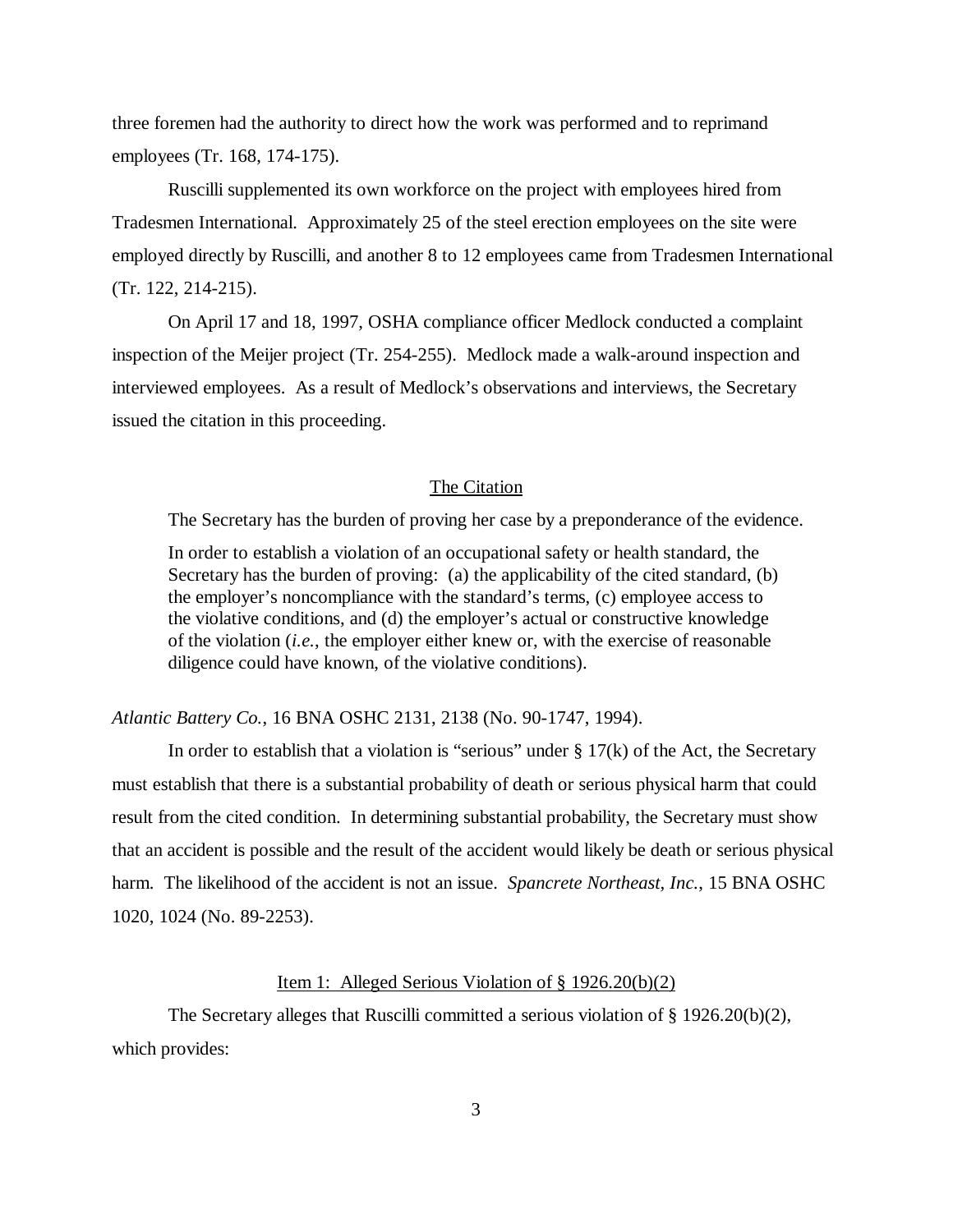Such [accident prevention] programs shall provide for frequent and regular inspections of the job sites, materials, and equipment to be made by competent persons designated by the employers.

Section 1926.32(f) defines "competent person" as "one who is capable of identifying existing and predictable hazards in the surroundings or working conditions which are unsanitary, hazardous, or dangerous to employees, and who has authorization to take prompt corrective measures to eliminate them."

Ruscilli designated foreman Norman Harris as its competent person on the site (Tr. 122- 123). Harris testified that he was on the site daily and that "[i]nspections are a constant" (Tr. 123). Harris had never received training in the requirements of the OSHA standards, nor had he received instruction on how to conduct an inspection (Tr. 123, 150).

While the record establishes that Harris made frequent and regular inspections of the worksite, it also establishes that he was not a competent person within the meaning of § 1926.32(f). Harris was unfamiliar with OSHA's requirement that the air hoses of pneumatic power tools be equipped with pressure-reducing devices under § 1926.302(b)(7) (Tr. 134, 161, 304). He also allowed employees to work from the midrail of an aerial lift basket, in contravention of § 1926.453(b)(2)(iv) (Tr. 304-305). Harris failed to take a frayed sling out of service, even though he acknowledged that he had observed its condition the day before Medlock began his inspection (Tr. 303, 306).

Harris was not sufficiently conversant with the requirements of the OSHA standards to be able to identify conditions that were hazardous to Ruscilli's employees. Ruscilli was thus in violation of § 1926.20(b).

A violation of § 1926.20(b) increases the possibility that hazardous conditions will remain uncorrected. Ruscilli's employees were working at heights in excess of 30 feet while exposed to fall hazards. Ruscilli's employees were also using pneumatic power tools not equipped with pressure-reducing devices, which could result in the employees being "hose-whipped" should an air hose fail. Ruscilli was in serious violation of § 1926.20(b)(2).

#### Penalty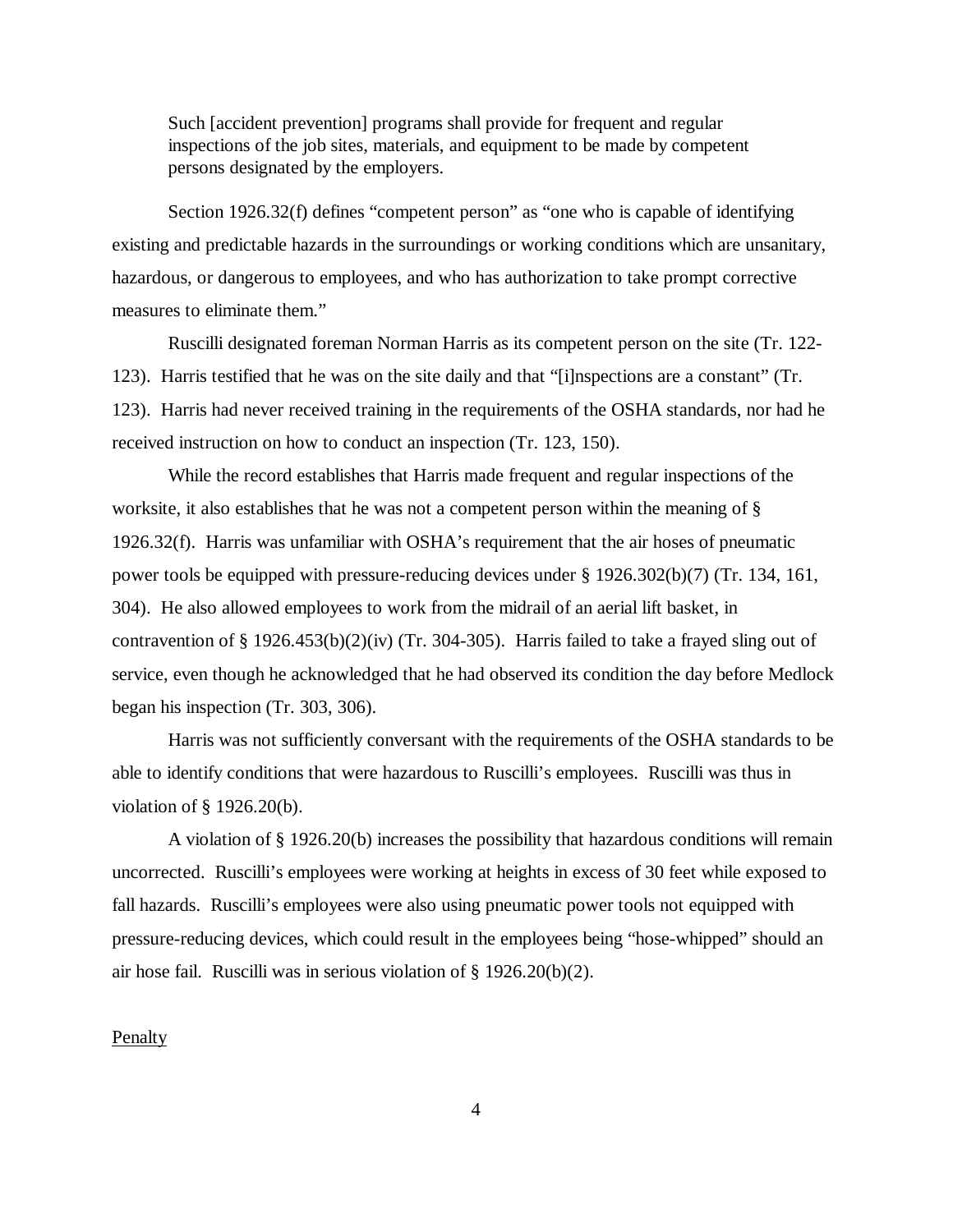The Commission is the final arbiter of penalties in all contested cases. Under § 17(j) of the Act, in determining the appropriate penalty, the Commission is required to find and give "due consideration" to (1) the size of the employer's business, (2) the gravity of the violation, (3) the good faith of the employer, and (4) the history of previous violations. The gravity of the violation is the principal factor to be considered.

Ruscilli had approximately 200 employees at the time of the OSHA inspection (Tr. 308). The Secretary had cited Ruscilli within the three years prior to the citation in the instant case (Exh. J-11; Tr. 309-310). The Secretary adduced no evidence of bad faith on the part of Ruscilli. The gravity of the violation is high. Failure to detect and correct a number of safety violations exposed employees to several hazards, including falling from a height of over 30 feet. It is determined that a penalty of \$4,000 is appropriate.

#### Item 2: Alleged Serious Violation of § 1926.105(a)

Section 105(a) provides:

Safety nets shall be provided when workplaces are more than 25 feet above the ground or water surface, or other surfaces where the use of ladders, scaffolds, catch platforms, temporary floors, safety lines, or safety belts is impractical.

The Review Commission has held that the hazards of falling to the exterior of a building during steel erection are regulated by § 1926.105(a). *Peterson Brothers Steel Erection Co.*, 16 BNA OSHC 1196, 1198 (No. 90-2304, 1993). There is no dispute that § 1926.105(a) applies to this case.

The standard requires the use of one of the listed devices. The Secretary establishes a *prima facie* case upon showing that the employees were exposed to falls in excess of 25 feet and that none of the protective measures was used. *Century Steel Erectors, Inc. v. Dole*, 888 F.2d 1399, 1402-1403 (D.C. Cir. 1993).

Ruscilli argues that the Secretary failed to prove that the Respondent was in noncompliance with the cited standard. The Secretary bases the citation on Medlock's observation during the inspection of two ironworkers who were working atop the 32-foot high structure. Medlock believes that the ironworkers were not using any form of fall protection.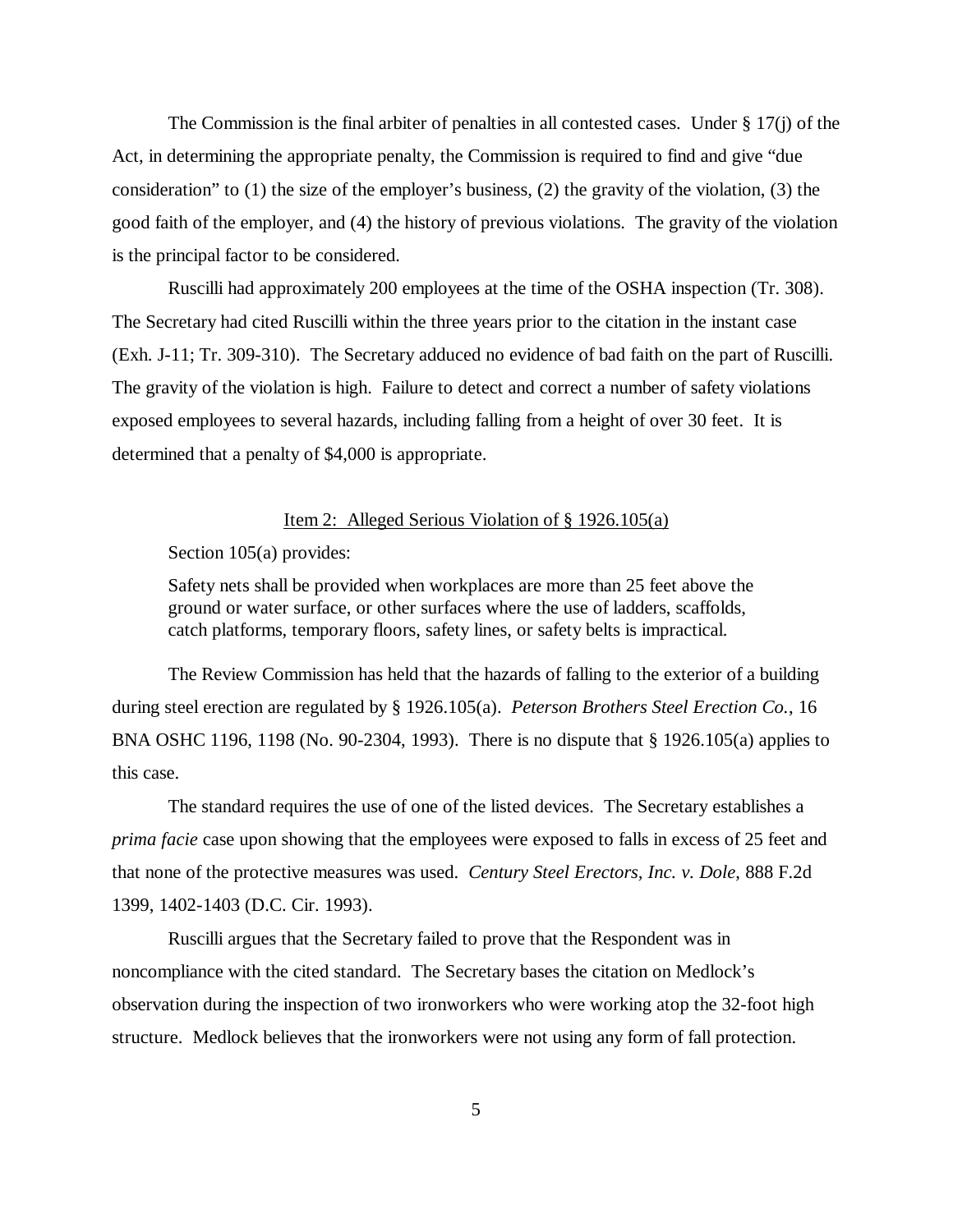Ruscilli had a 100% tie off policy for employees working at elevated heights (Tr. 129). Ruscilli implemented a fall protection system using a trolley and cable system in the shape of the letter "H." Ruscilli installed a cable perpendicular to the bar joist at each frame, with a transverse cable connecting to each. Ruscilli anchored the cables so the cable to which the employees tied off rests near their feet, directly on top of the steel itself (Tr. 183, 188, 190-194).

Ruscilli asserts that it was feasible to tie off as a method of fall protection, and that it chose that method of complying with § 1926.105(a). After some resistance, Medlock reluctantly conceded in his testimony that it was feasible for employees to tie off (Tr. 324-333). Alan Simon, one of the ironworkers that Medlock believes was not tied off, testified that Ruscilli had a 100% tie off policy and that he personally tied off approximately 95% of the time. He stated that it was not possible to tie off for the 3 to 5 seconds it takes to transfer from the basket of an aerial lift to the steel (Tr. 9-10). Jimmy Allen, the other ironworker that Medlock observed, also testified that he tied off approximately 95% of the time he was on the steel (Tr. 50).

Medlock testified that he observed Simon and Allen working on the steel. Using binoculars, Medlock concluded that the ironworkers were not tied off (Tr. 260). Medlock took a series of photographs of the employees on the steel (Exh. J-26). Despite a close examination of these photographs, the court was unable to determine whether the employees were tied off at the time the photographs were taken.

Steelox supervisor Layfield was with Medlock when Medlock noticed the ironworkers. Layfield estimates that he and Medlock were approximately a quarter of a mile away from the ironworkers (Tr. 82). (Medlock testified that the distance was not that far (Tr. 322).) Layfield could not determine from that vantage point whether the employees were or were not tied off. Layfield got into his truck and drove over to the structure on which the employees were working. Layfield testified that when he got closer, he saw that Allen and Simon were, in fact, tied off (Tr. 82).

The Secretary has the burden of proving that Ruscilli was not in compliance with the cited standard. The testimony of Medlock conflicts with that of Layfield. Medlock stated that the ironworkers were not tied off. However, the photographs which he took to corroborate this point are inconclusive. Layfield testified that initially he was unable to tell whether or not the

6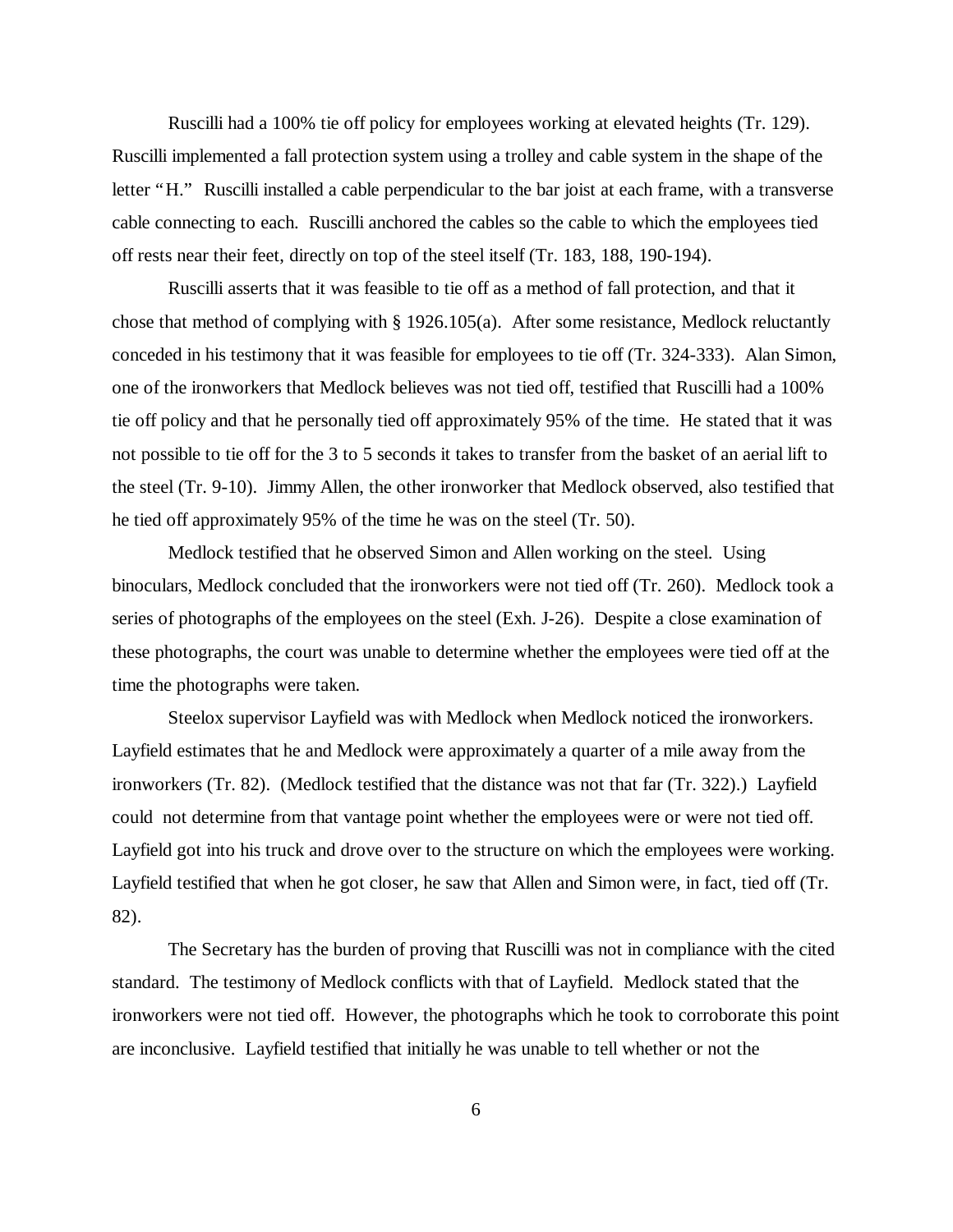employees were tied off, and that he needed to get closer to find out. Layfield's testimony is credited over Medlock's in this instance. Layfield undertook an additional step that resulted in his having a better view of the ironworkers. Medlock was unable to see the employees' lanyards from where he was standing. Ruscilli's particular system of fall protection resulted in the lanyards being attached at floor level instead of extending horizontally from the safety harnesses of the employees. This would have increased the difficulty of seeing the lanyards.

The Secretary has not shown that Ruscilli was in noncompliance with § 1926.105(a). The Secretary has failed to establish a violation of that standard.

#### Item 3: Alleged Serious Violation of § 1926.302(b)(7)

The Secretary alleges that Ruscilli violated § 1926.302(b)(7), which provides: All hoses exceeding ½-inch inside diameter shall have a safety device at the source of supply or branch line to reduce pressure in case of hose failure.

Ruscilli was using two Ingersoll-Rand air compressors to power pneumatic impact wrenches through ¾-inch inside diameter hoses at the Meijer site (Exhs. J-26Q, J-26T, J-26U; Tr. 300-301). A pressure-reducing device attaches to the air compressor between the service point (where the compressed air comes out) and the hose, to prevent "hose-whip" in the event of line failure or disconnection. If the hose or line fails, the pressure-reducing device eliminates the pressure to the hose, preventing "hose-whip." The compressors that Ruscilli's employees were using were not equipped with a pressure-reducing device (Tr. 301-303). Medlock observed Ruscilli employee Ed Simons using a wrench powered by one of the air compressors (Tr. 277).

Ruscilli obtained the air compressors through a rental company. One compressor was rented, and the other one was purchased on a rent-to-own plan with the same rental company (Tr. 217-218). Ruscilli concedes that the hoses did not have the required pressure-reducing devices, but argues that it relied upon the rental company to ensure that any equipment Ruscilli rented from it complied with the applicable OSHA standards (Tr. 462). This argument is rejected. Ruscilli was responsible for complying with the OSHA standards applicable to any equipment to which its employees had access. Furthermore, the compressors were marked with warning labels that read (Exh. J-26X, Tr. 302):

7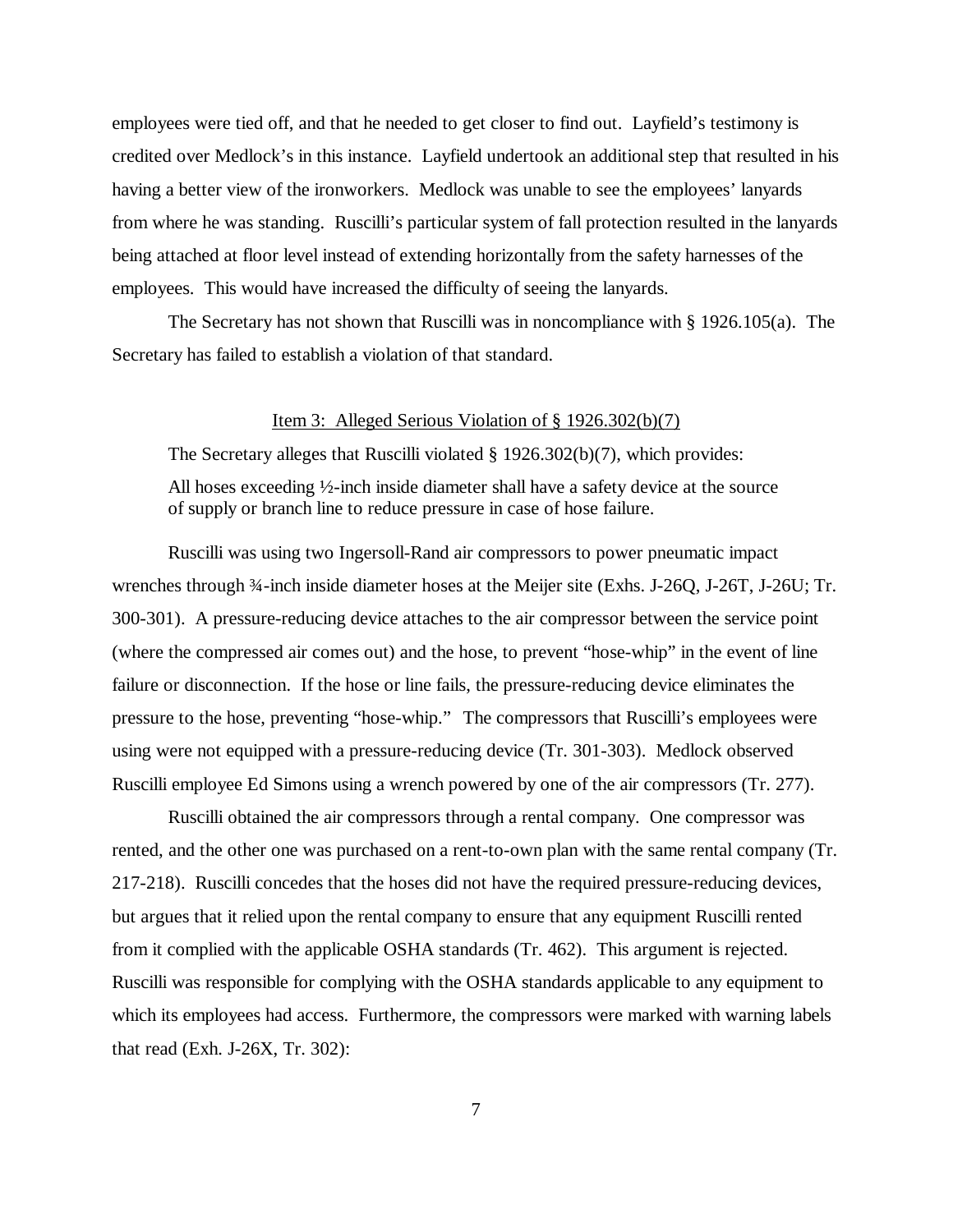Unrestricted air flow through a hose end can result in a whipping action which can cause severe injury or death. Always attach a safety flow restrictor to each hose at the source of supply or branch line in accordance with OSHA regulation 29 C.F.R. Section 1926.302(b).

The Secretary has established that Ruscilli violated § 1926.302(b)(7). Ruscilli's employees had access to and used wrenches attached by ¾-inch inside diameter hoses to compressors that were not equipped with the required pressure-reducing device. Ruscilli should have known of this violation with the exercise of reasonable diligence. The compressors were labeled with a warning that specifically referred to the cited standard.

The hazard created by Ruscilli's violation was that employees could be seriously injured by "hose-whip" should the line fail (Tr. 302). The violation was serious.

#### Penalty

The gravity of the violation was moderate. The testimony given regarding "hosewhipping" did not indicate that it typically resulted in grievous injuries (Tr. 341-342). It is determined that a penalty of \$2,800 is appropriate.

#### Item 4: Alleged Serious Violation of § 1926.453(b)(2)(iv)

Section  $1926.453(b)(2)(iv)$  provides:

Employees shall always stand firmly on the floor of the basket, and shall not sit or climb on the edge of the basket or use planks, ladders, or other devices for a work position.

Ruscilli routinely allowed its employees to stand on the midrail of the aerial lift basket while performing their work (Exhs. J-26F, J-26L, J-26M-J-26P; Tr. 72, 293-294). Employees worked from the midrail in full view of everyone on the site, including Ruscilli's three foremen (Tr. 298). Ruscilli was aware that  $\S 1926.453(b)(2)(iv)$  prohibited this activity. Ruscilli has a work rule that also prohibited it (Tr. 201).

Ruscilli does not dispute that it was in violation of  $\S 1926.453(b)(2)(iv)$ , but asserts the affirmative defense of infeasibility.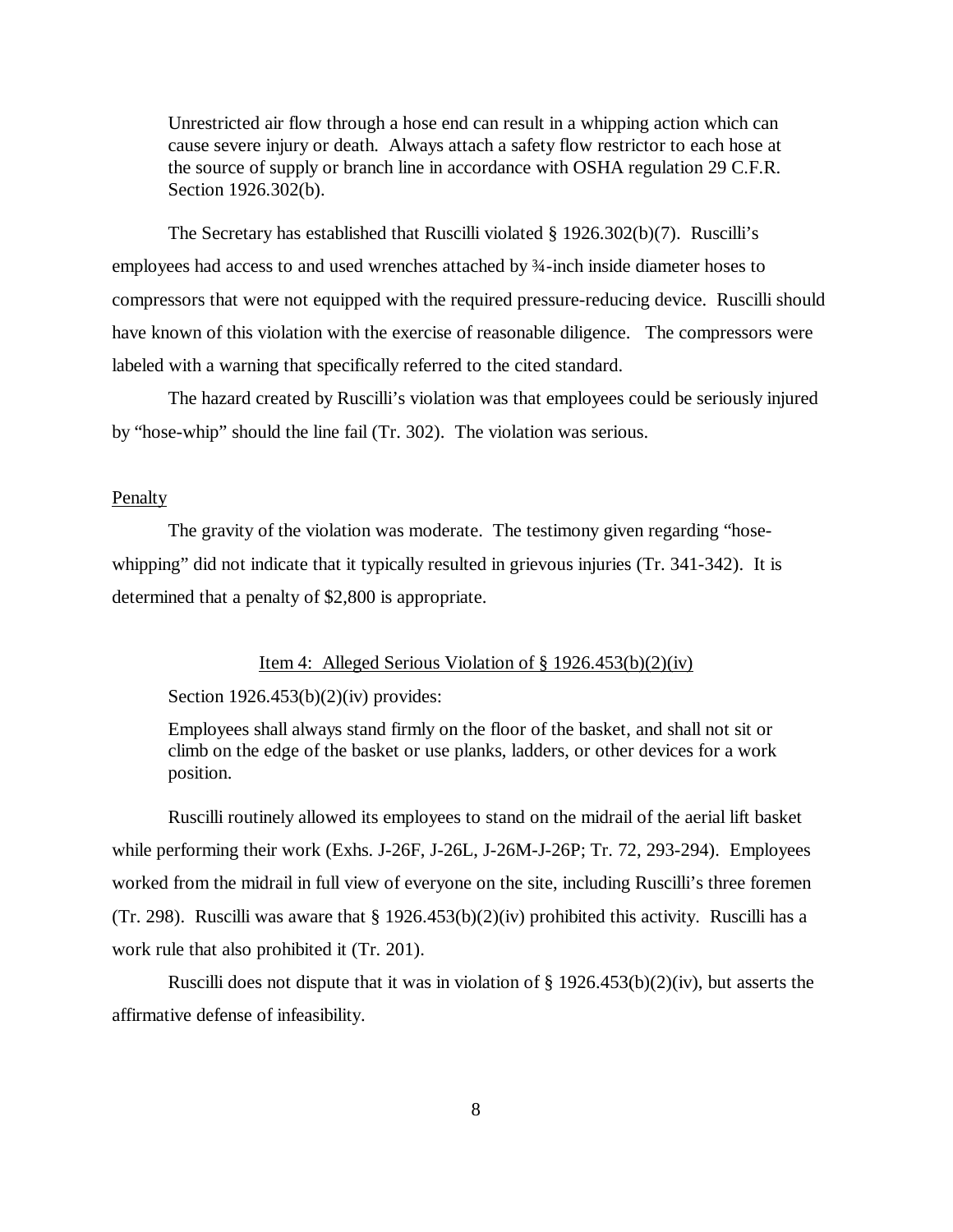To establish the affirmative defense of infeasibility, an employer must show that (1) the means of compliance prescribed by the applicable standard would have been infeasible, in that (a) its implementation would have been technologically or economically infeasible or (b) necessary work operations would have been technologically infeasible after its implementation, and (2) there would have been no feasible alternative means of protection.

*V.I.P. Structures, Inc.*, 16 BNA OSHC 1873, 1874 (No. 91-1167).

Ruscilli has failed to establish this defense. It does not argue that compliance with the standard was economically infeasible, and it has not shown that compliance was technologically infeasible in either its implementation or in performing necessary work operations.

Ruscilli claims that its employees needed to stand on the midrail on an aerial basket to perform two specific tasks. The first was the installation of bar joists on the large I-beams. The second was welding the flange bracing. As Ruscilli admits in its post-hearing brief (Ruscilli's brief, p. 25):

Technically, a worker engaged in the welding of flange bracing could do so by sitting on top of the I-beam, tying off to the I-beam and then bending down and performing the welding below his waist. . . . The same is also true of those workers in setting bar joists on I-beams.

Ruscilli's argument is not that compliance with the cited standard was technologically infeasible but that it would have created a greater hazard. The greater hazard defense is separate from the infeasibility defense.

To establish a greater hazard defense the employer must show that (l) the hazard created by complying with the cited provision would be greater than those due not to complying, (2) other methods of protecting its employees from the hazards were used or were not available, and (3) a variance is not available or that application for a variance is inappropriate.

*State Sheet Metal Co.*, 16 BNA OSHC 1155 (No. 90-1620, 1993).

Ruscilli must fail in this defense because it presented no evidence of either the application for a variance or the inappropriateness of applying for a variance.

The Secretary has established that Ruscilli was in violation of  $\S 1926.453(b)(2)(iv)$ .

Compliance with the standard was feasible. The hazard presented by the employees standing on the midrail while tied off is that they could fall the length of their lanyards, resulting in minor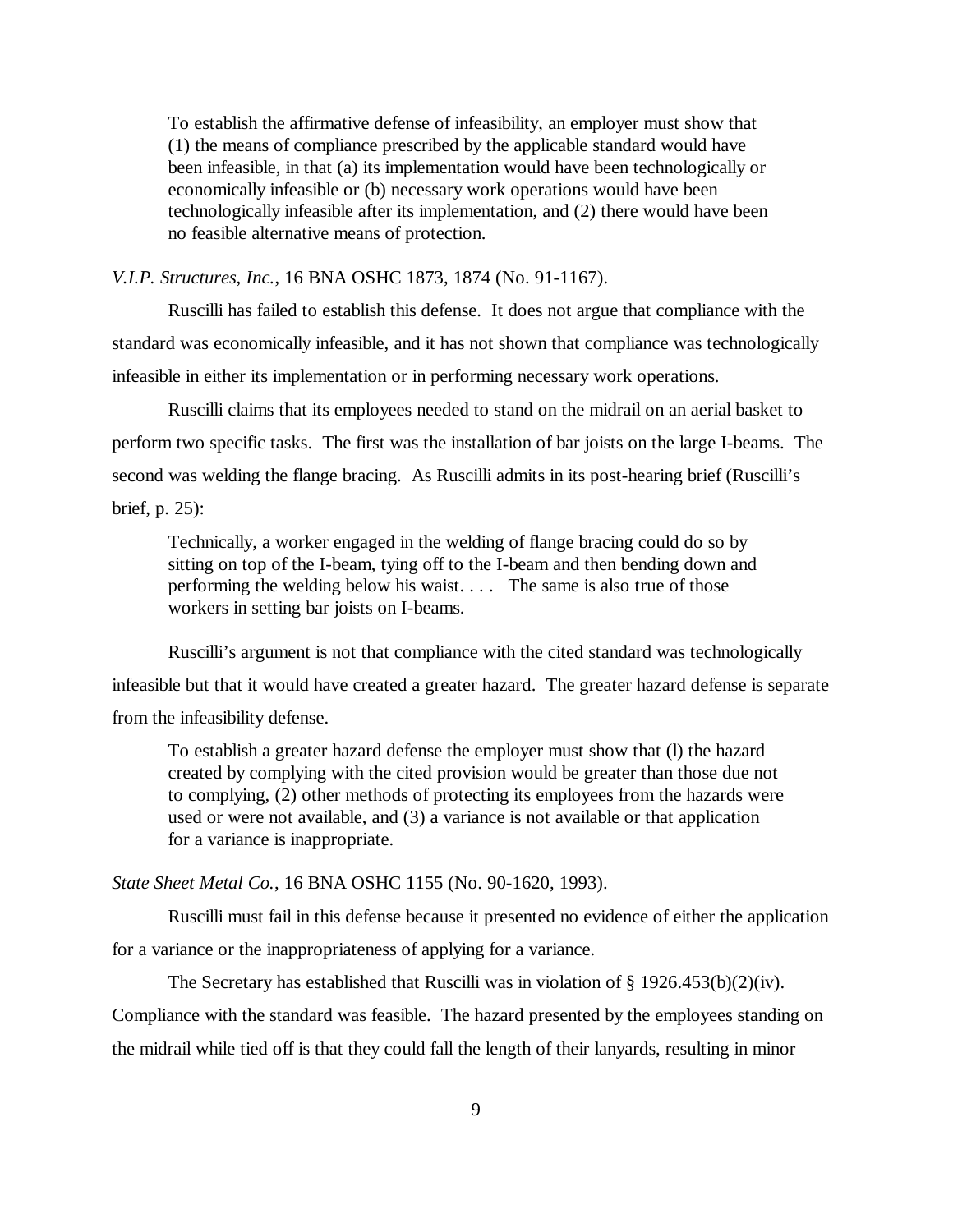fractures. Medlock observed one employee standing on the midrail who was not tied off, creating the hazard of death or serious physical injury (Tr. 297). The violation was serious.

The gravity of the violation was high. One employee stood on the midrail while not tied off. The employees who were tied off stood on the midrail with Ruscilli's condonation. A penalty of \$2,000 is appropriate.

### Item 5: Alleged Serious Violation of  $\S 1926.453(b)(2)(v)$

The Secretary alleges that Ruscilli violated  $\S$  1926.453(b)(2)(v), which provides: A body belt shall be worn and a lanyard attached to the boom or basket when working from an aerial lift.

Medlock observed Ruscilli employee Frank Olton working from the midrail on an aerial lift, which was elevated approximately 40 feet. Olton was wearing a full-body harness but he was not tied off with a lanyard (Exhs. J-26F, J-26L; Tr. 293, 356). Ruscilli does not dispute that its employee was exposed to the hazard of falling 40 feet due to noncompliance with  $\S 1926.453(b)(2)(v)$ , but contends that it had no actual or constructive knowledge of this condition.

The testimony of Medlock supports Ruscilli's contention. Medlock testified that when he observed Olton, he did not see supervisory personnel from Ruscilli in the area. Medlock estimated that the nearest management personnel was probably 500 feet away (Tr. 356). When asked how Ruscilli had knowledge of Olton's action, Medlock replied, "They had management somewhere in that area. It's possible that they could have knowledge that the condition existed" (Tr. 358). When pressed as to how a supervisor who was at least 500 feet away could know that an employee was not tied off 40 feet in the air, Medlock responded, "It's possible, but I doubt that they could see him from that distance" (Tr. 358).

The Secretary has failed to establish that Ruscilli violated  $\S 1926.453(b)(2)(v)$ . She has not shown that Ruscilli had actual knowledge of the violation, and she has not argued that Ruscilli had constructive knowledge. Because it is concluded that the Secretary failed to establish a *prima*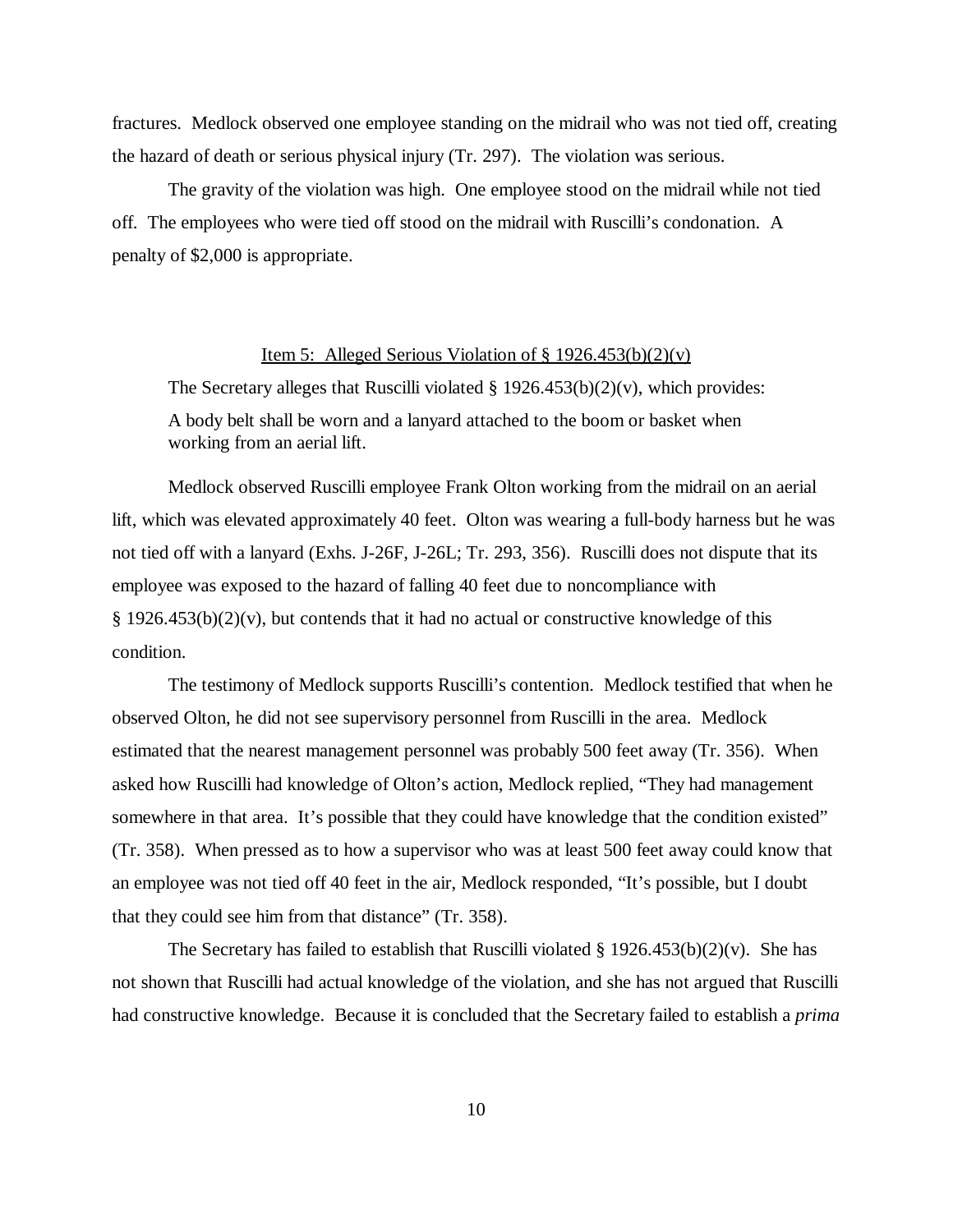*facie* case for this item, it is not necessary to address Ruscilli's affirmative defense of unpreventable employee misconduct. Item 5 is vacated.

#### Item 6: Alleged Serious Violation of § 1926.104(b)

The Secretary alleges that Ruscilli committed a violation of § 1926.104(b), which provides:

Lifelines shall be secured above the point of operation to an anchorage or structural member capable of supporting a minimum dead weight of 5,400 pounds.

The Secretary cited Ruscilli under § 1926.104(b) not because of the location of the lifeline but because, she alleges, the anchorage was not designed to support a minimum dead weight of 5,400 pounds. A crucial element of the Secretary's burden of proof for this item is that Ruscilli's anchorage cannot, in fact, support a minimum dead weight of 5,400 pounds. The Secretary failed to adduce any evidence of the dead-weight capacity of the anchorage points.

Ruscilli general superintendent Steven Rippel designed Ruscilli's fall protection system in 1991, in conjunction with a safety consultant company and Blaaco Equipment, Ruscilli's equipment supplier. Ruscilli uses 5/16-inch "quick links," purchased from Blaaco, to anchor each corner of the system. Detail A of Exhibit J-17 is a diagram of an anchorage point with a quick link. The quick links have a working load limit of 1,780 pounds. The breaking strength of the quick link is between 6,200 and 8,800 pounds (Exh. J-10; Tr. 183-188, 190-194, 364).

The Secretary asserts that the working load limit of a quick link (1,780 pounds) is virtually the equivalent of its minimum dead weight. The Secretary's assertion is based on Medlock's testimony regarding the relationship between the working load limit and the minimum dead weight (Tr. 368):

There is no good definition for what dead weight is. Dead weight is the weight of something just hanging there. Working load is as close to dead weight or the definition of that as you can get. They're not exactly the same, but that's as close as you can get to them. It's not an actual load and it's not a breaking strength.

Medlock concedes that this correlation between minimum dead weight and working load lift is not found in the OSHA standards (Tr. 368). The Secretary references no cases, and none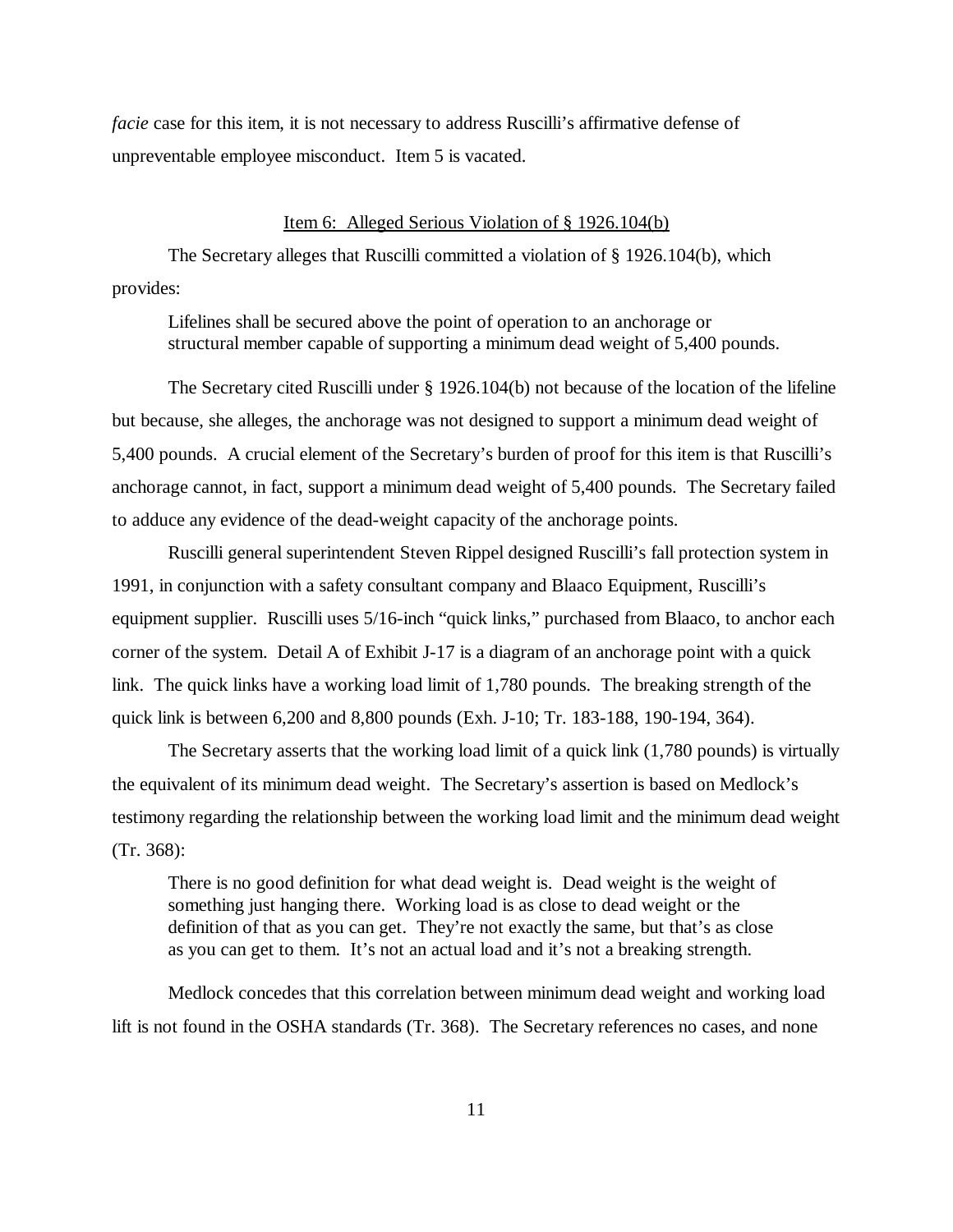are found that support the Secretary's position. Medlock acknowledges that he did not know the dead- weight capacity of the quick links (Tr. 368-369).

The record fails to show the minimum dead-weight capacity of the quick links or corroborate Medlock's claim that the working load limit equates more or less to the minimum dead-weight capacity. Item 6 is vacated.

#### Item 7: Alleged Serious Violation of 1926.104(d)

The Secretary alleges that Ruscilli violated § 1926.104(d), which provides:

Safety belt lanyard shall be a minimum of  $\frac{1}{2}$ -inch nylon, or equivalent, with a maximum length to provide for a fall of no greater than 6 feet. The rope shall have a nominal breaking strength of 5,400 pounds.

The transverse cable, or trolley line, located atop one section of the steel was slack (Exh. J-26H; Tr. 25-26). The Secretary contends that the cable allowed for a fall of more than 6 feet for any employee who tied off to it. Ruscilli concedes that the cable was too slack but claims that the cable was not being used and was going to be moved over to the next bay (Tr. 16-17).

It is puzzling that both parties analyze this standard with regard to the transverse cable. Section 1926.104(d) unambiguously refers only to lanyards. "Lanyard" is defined in § 1926.107(b) as "a rope, suitable for supporting one person. One end is fastened to a safety belt or harness and the other is secured to a substantial object or a safety line." The cable at issue is a safety line to which lanyards are attached. The cited standard is not applicable to the cable. Item 7 is vacated.

#### FINDINGS OF FACT AND CONCLUSIONS OF LAW

The foregoing decision constitutes the findings of fact and conclusions of law in accordance with Federal Rule of Civil Procedure 52(a).

#### ORDER

Based upon the foregoing decision, it is hereby ORDERED that: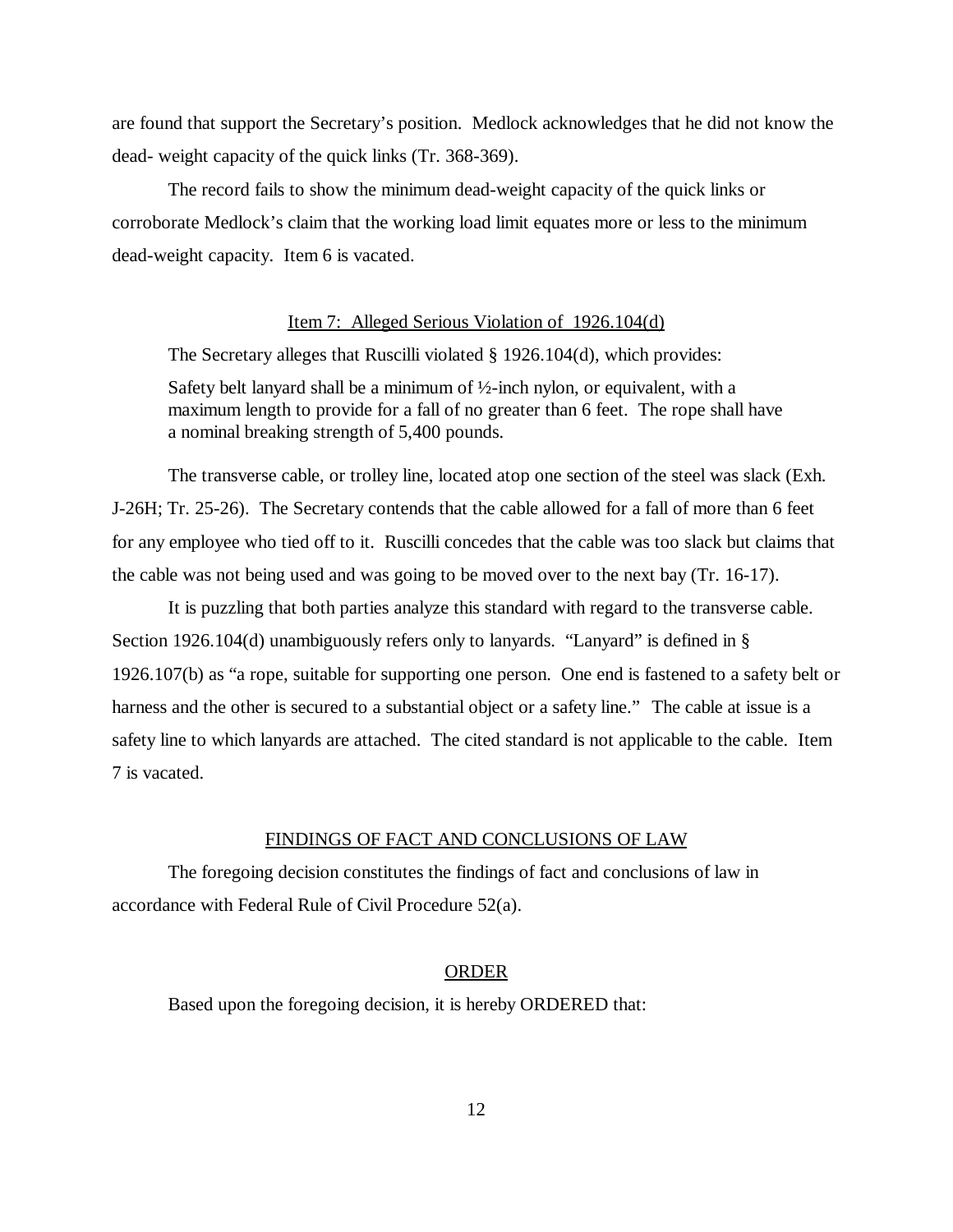(1) Item 1, violation of  $\S 1926.20(b)(2)$ , is affirmed and a penalty of \$4,000 is assessed;

- (2) Item 2, violation of  $\S$  1926.105(a), is vacated.
- (3) Item 3, violation of  $\S 1926.302(b)(7)$ , is affirmed and a penalty of \$2,800 is

#### assessed;

(4) Item 4, violation of  $\S 1926.453(b)(2)(iv)$ , is affirmed and a penalty of \$2,000 is

#### assessed;

- (5) Item 5, violation of  $\S$  1926.453(b)(2)(v), is vacated;
- (6) Item 6, violation of  $\S$  1926.104(b), is vacated; and
- (7) Item 7, violation of § 1926.104(d), is vacated.

# KEN S. WELSCH Judge

 $\overline{a}$ 

Date: February 2, 1999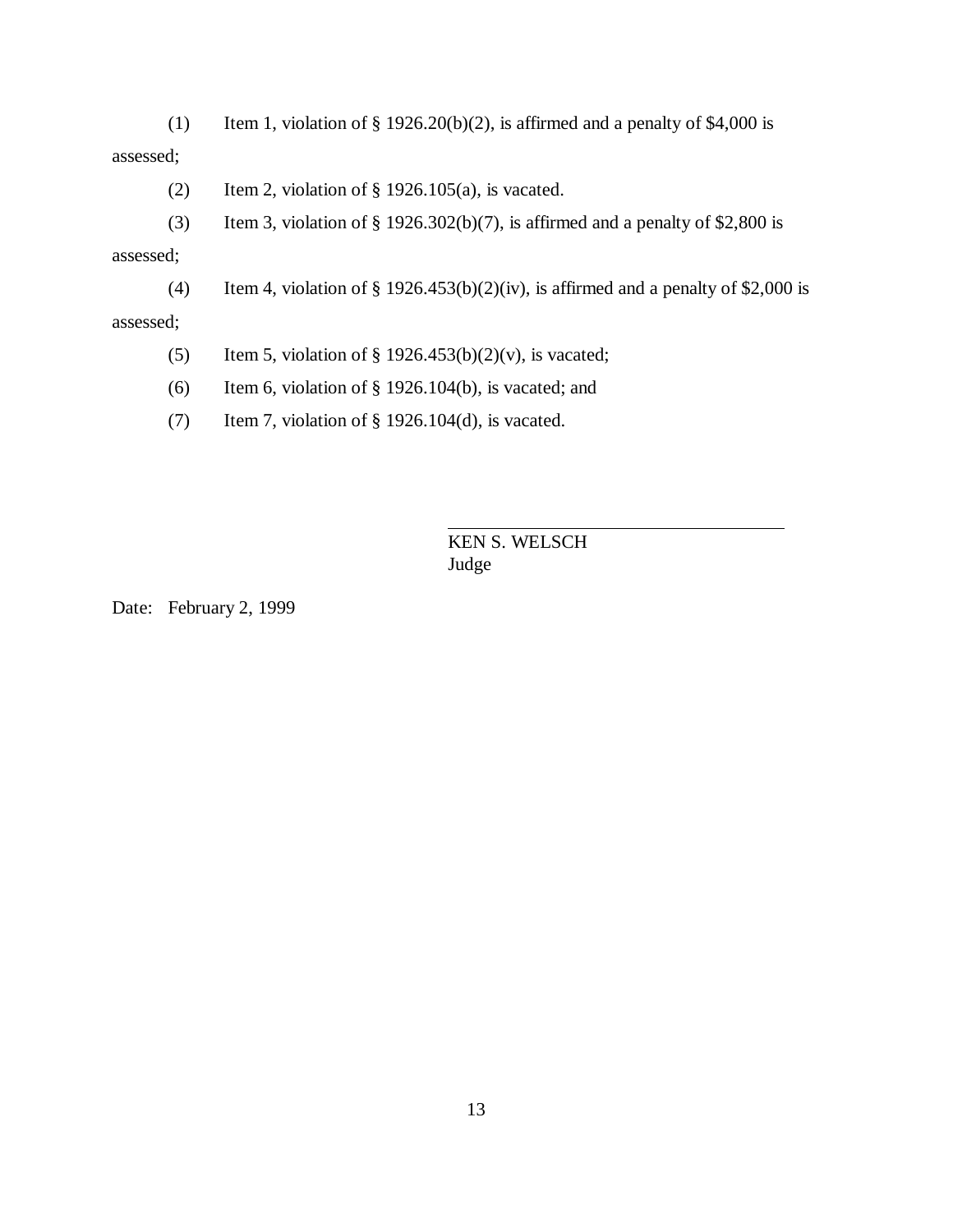# **UNITED STATES OF AMERICA OCCUPATIONAL SAFETY AND HEALTH REVIEW COMMISSION**

Secretary of Labor, Complainant, v Ruscilli Construction Co., Inc., Respondent.

OSHRC Docket No. **97-1603**

# **Order Amending Decision**

Ruscilli Construction Co., Inc., moves for reconsideration of the calculation of the penalty amount for affirmed Items 1, 3 and 4 of the citation in the captioned case.

In calculating the penalties, one of the factors the court relied upon was the compliance officer's initial testimony that the Secretary had cited Ruscilli within the three-year period prior to the citation at issue. As Ruscilli points out in its motion, the compliance officer conceded upon cross-examination that the Secretary had not, in fact, cited Ruscilli during that period (Tr. 388- 390).

As the Secretary points out in her opposition to Ruscilli's motion to reconsider, this court is not bound by OSHA's internal guidelines that consider only the previous three years for the purposes of history. However, the court did rely on Ruscilli's lack of citations during this period in calculating the penalties. Therefore, it is appropriate to reconsider the penalties, taking into account Ruscilli's lack of citations in the three years prior to the instant citation.

Ruscilli also moves for reconsideration of its good faith as a factor in calculating the penalty. This factor was duly considered in determining the penalty initially and will not be reconsidered.

Accordingly, it is ORDERED that the penalty amounts for the affirmed items be adjusted as follows:

- Item 1: The penalty is adjusted to \$3,600.
- Item 3: The penalty is adjusted to \$2,520.
- Item 4: The penalty is adjusted to \$1,800.

**SO ORDERED.**

**Date February 16, 1999 Judge Ken S. Welsch**

100 Alabama Street, S.W., Room 2R90 Atlanta, GA 30303-3104 Phone (404)562-1640 Fax (404)562-1650